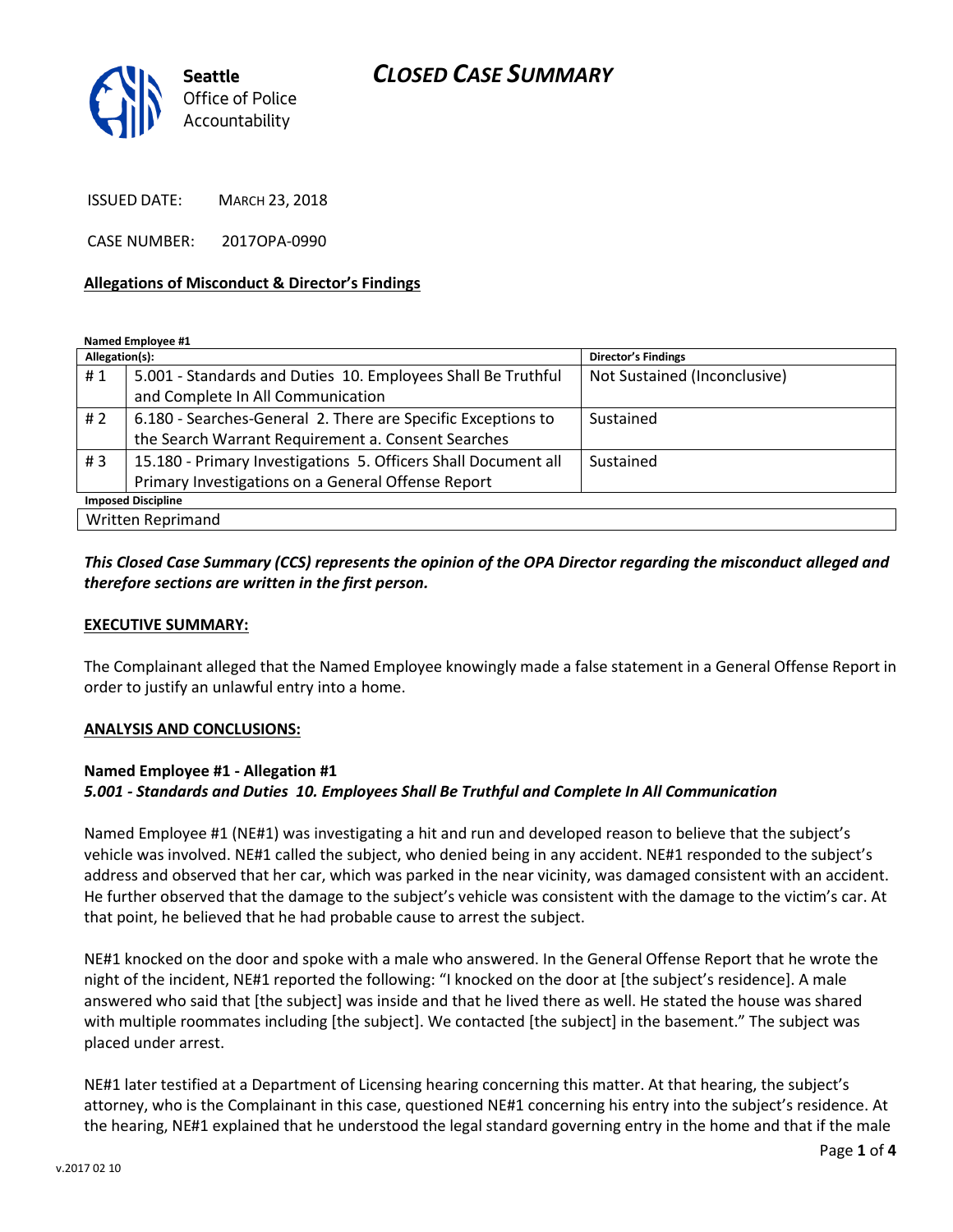v.2017 02 10

**Seattle** *Office of Police Accountability*

# *CLOSE CASE SUMMARY*

OPA CASE NUMBER: 2017OPA-0990

who answered the door had been a house guest, the male could not have provided consent to enter. NE#1 told OPA that he listened to the Complainant's summation and heard the Complainant argue that the male who answered the door was a house guest and that NE#1 knew this information at the time was established by NE#1's In-Car Video (ICV). NE#1 indicated to OPA that he was surprised to hear this and stated that, as a result, he went back and reviewed his ICV.

After reviewing his ICV, he explained to OPA that he realized that the male was, in fact, a house guest and that the male had conveyed this information to him. OPA also reviewed the ICV and the transcript of the discussion between NE#1 and the male is contained in the Case Summary. Suffice it to say, the male clearly and explicitly told NE#1 that he was "just a friend staying here" and that he was "just a guest visiting from out of town." However, even though this information was provided to NE#1, he still asked the male "can you go grab her or show us where she is at" and walked with the male into the residence. Notably, this was a significant departure from his General Offense Report, wherein he stated that the male said that "he lived there as well." Moreover, while NE#1 indicated in the General Offense Report that the male asserted that "the house was shared with multiple roommates," the ICV indicated that NE#1, not the male, made that statement.

NE#1 told OPA that, after reviewing his ICV and realizing that it was significantly inconsistent with his General Offense Report and sworn hearing testimony, he wrote a Supplemental Report that he forwarded to the City Attorney's Office. In that Supplemental Report, NE#1 mentioned that he had testified at a hearing and that, "during this hearing it was brought to [NE#1's] attention that [his] police report contained at least one significant error." NE#1 wrote that he was now aware, after reviewing his ICV, that the male stated that he was a house guest, not, as NE#1 had previously reported, a resident of the subject's home. NE#1 explained in the Supplemental Report that he had not reviewed his ICV until after the hearing and did not review it prior to writing his report. NE#1 opined that he "apparently misinterpreted or misremembered this subject's statement when [NE#1] wrote the original report."

NE#1 gave the same explanations to OPA during his interview. He told OPA that, when he wrote his General Offense Report, he was being truthful to the "best of [his] knowledge and belief at the time." He again stated that he did not watch his ICV prior to writing his report. Lastly, NE#1 contended that the inaccuracies in his report were attributable to his "incompentence" rather than to material dishonesty.

SPD Policy 5.001-POL-10 requires that SPD employees be truthful and complete in all communications. While NE#1 was certainly inordinately inaccurate as proven by the ICV, this allegation should only be sustained if it can be proved that NE#1 was deliberately and materially dishonest in his original General Offense Report and during his sworn hearing testimony.

I am greatly troubled by NE#1's initial report. Were there just minor inconsistencies, that would be understandable given that the report was written at or near the end of his shift. Moreover, it is unrealistic to expect an officer to remember every detail of a conversation he had and to report that conversation with perfect accuracy. However, the inaccuracies here were so significant and so material that it raises the specter that NE#1 was dishonest. Moreover, I find NE#1's explanations provided in his Supplemental Report and during his OPA interview to be extremely unconvincing. There is no possible way that NE#1 could have "misinterpreted" the male's two explicit statements that he did not live in the residence. Similarly, that he "misremembered" such significant facts only four hours after the incident seems to me to be equally implausible. Indeed, the only reason that I do not ultimately recommend that this allegation be sustained, is because I cannot imagine that NE#1 would be that foolish to engage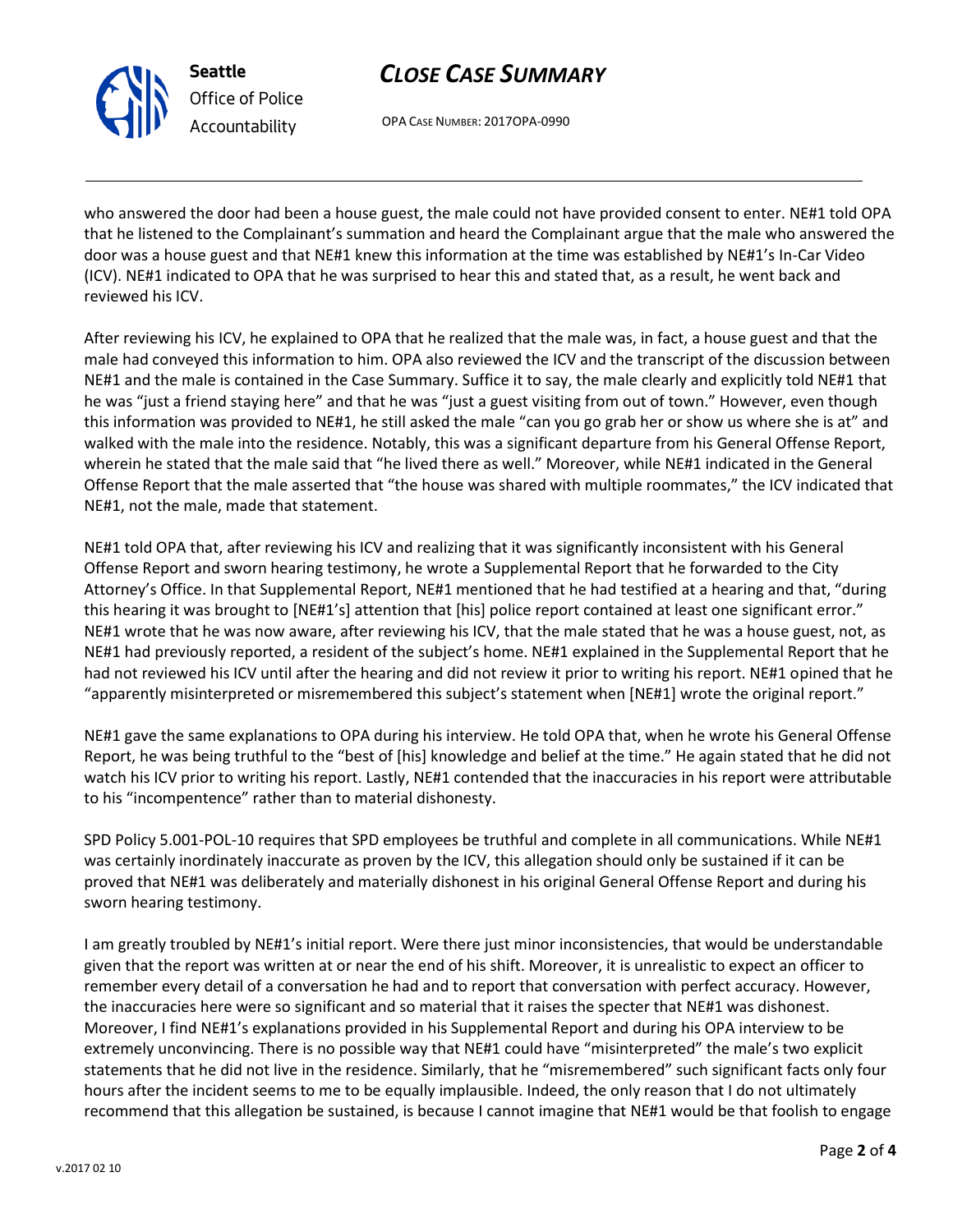

# *CLOSE CASE SUMMARY*

OPA CASE NUMBER: 2017OPA-0990

in dishonesty and risk his employment at the Department and law enforcement certification given that he knew he was recording on ICV and given the likelihood that he would later have to testify concerning this incident.

At the end of the day, even with my grave concerns regarding NE#1's honesty in this manner, I do not believe that I can sustain this allegation based on the quantum of evidence required. Instead, I give NE#1 the benefit of the doubt and counsel him to be careful to not find himself in a similar situation in the future as it may have a different result. For these reasons, I recommend that this allegation be Not Sustained – Inconclusive.

### Recommended Finding: **Not Sustained (Inconclusive)**

### **Named Employee #1 - Allegation #2**

## *6.180 - Searches-General 2. There are Specific Exceptions to the Search Warrant Requirement a. Consent Searches*

SPD Policy 6.180 generally sets forth the elements for searches effectuated by SPD employees and the requirement that search warrants are required. SPD Policy 6.180-POL-2(a) describes the exceptions to the search warrant requirement and, specifically, discusses consent searches. Under my reading of the policy (and of established case law) it is clear that a house guest cannot consent to a search of a residence. Moreover, even had the male been a roommate, as NE#1 errantly reported, consent still would not have been valid under Department policy as NE#1 knew that the subject was also present in the residence and she had not consented to the search. (*See* SPD Policy 6.180-POL-2(a).)

NE#1 admitted at his OPA interview that he violated this policy but contended that he did not do so intentionally. That fact is immaterial. NE#1 was twice explicitly told by the male that he was a house guest and did not live at the subject's residence. NE#1 appeared to understand what the male was saying to him and responded to the male, but he still went forward and entered the residence. Not only did this action violate SPD policy, it also violated the subject's constitutional rights.

As such, NE#1's error was a significant one that warrants a Sustained finding.

Recommended Finding: **Sustained**

### **Named Employee #1 - Allegation #3**

*15.180 - Primary Investigations 5. Officers Shall Document all Primary Investigations on a General Offense Report*

SPD Policy 15.180-POL-5 requires that officers document all primary investigations on a General Offense Report. It further mandates that General Offense Reports be "complete, thorough and accurate." (SPD Policy 15.180-POL-5.)

As indicated above, NE#1's General Offense Report was clearly not complete, thorough, and accurate. The egregious nature of the inaccuracies therein, even if they may not rise to the level of deliberate and material dishonesty, warrant a Sustained finding. This is the case even if, as NE#1 contends, he did not purposefully violate this policy. The fact is that NE#1's General Offense Report was extremely problematic and provided justification for a search that did not exist in reality. This conduct fell well below the Department's expectations and the standards envisioned under this policy and the law.